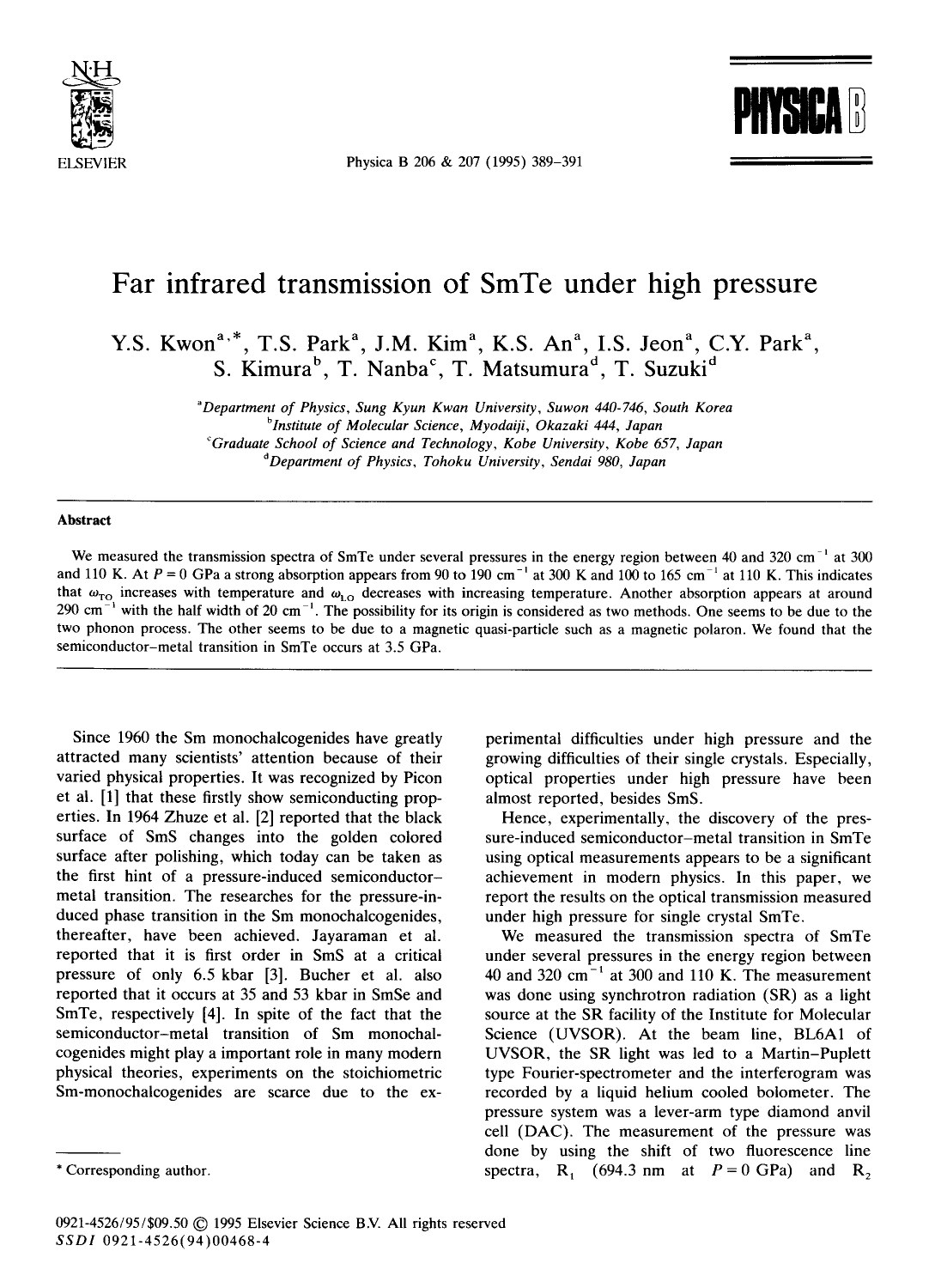(692.9 nm at  $P = 0$  GPa) of a small piece ruby, which was put into the DAC together with the sample.

The single crystals of SmTe have been grown by the Bridgeman method using the high-frequency induction furnace in an evacuated and sealed tungsten crucible. Its lattice constant is estimated to be  $6.602 \text{ Å}$ . Its gap is evaluated to be 0.635 eV from its electrical resistivity. The resistivity at 130 K is about  $2 \times 10^4$  times larger than that at 300 K. This indicates that SmTe has a good purity.

Fig. 1 shows the wave number dependence of reflectivities at 300, 78 and 10 K for SmTe at  $P =$ 0 GPa. A peak and a weak dip appear at about 120 and  $270 \text{ cm}^{-1}$ , respectively. The former seems to be due to the optical phonon. The peak decreases as increasing temperature. This is due to the increase of damping energy, which represents a force always opposed to the ionic motions, with increasing temperature. The latter is an interesting one, the origin of which will be mentioned below.

Figs. 2 and 3 show the wave number dependence of transmission under several pressures at 300 and 110 K, respectively. At  $P = 0$  GPa a strong absorption appears in both temperatures. The wave number region of the absorption is from 90 to 190 cm<sup> $-1$ </sup> at 300 K and 100 to 165 cm<sup>-1</sup> at 110 K. This indicates that  $\omega_{\text{TO}}$ , which denotes the natural frequency of the transverse oscillator for phonon, increases with temperature and  $\omega_{\text{LO}}$ , which denotes the natural frequency of the longitudinal oscillator, decreases with increasing temperature. In the wave number region, the transmission at 300 K is slightly higher than that at 110 K. This is due to the increase of the damping energy, which



Fig. 1. The wave number dependence of reflectivities at 300, 78 and 10 K at  $P=0$  GPa for SmTe.



Fig. 2. The wave number dependence of transmissions under several pressures at 300 K for SmTe.

represents a force opposed to the ionic motions, with increasing temperature. Another absorption appears at around 290 cm<sup> $-1$ </sup> with a half width of 20 cm<sup> $-1$ </sup>. The possibility for its origin is considered as two methods. One seems to be due to the two phonon process,  $TO + LO$ , because the absorption energy is similar to the energy of  $LO + TO$ . Although the temperature dependence of the  $\omega_{\text{TO}}$  and  $\omega_{\text{LO}}$  are strong, however, the energy of the absorption is almost independent of temperature. Thus, this possibility is not yet certain. The other seems to be due to the magnetic quasiparticle such as a magnetic polaron. The 4f-electrons  $(f<sup>6</sup>)$  in SmTe lie between a valence and a conduction band [5]. The magnetic interaction (magnetic polaron) between  $4f<sup>5</sup>$ , which has a magnetic moment, and the magnetic moment of the conduction electron being originated from  $4f^6 - 5d$  transition reduces the energy. This is, also, not certain yet. More detailed experimental and theoretical studies are needed.

The transmission in regions below  $100 \text{ cm}^{-1}$  and around 240 cm<sup>-1</sup> suddenly decreases above  $P = 2$ GPa. At last, the light wave may not almost transmit the sample above 2.4 GPa at 300 K and 3.5 GPa at 110 K, at which we failed the transmission measure-